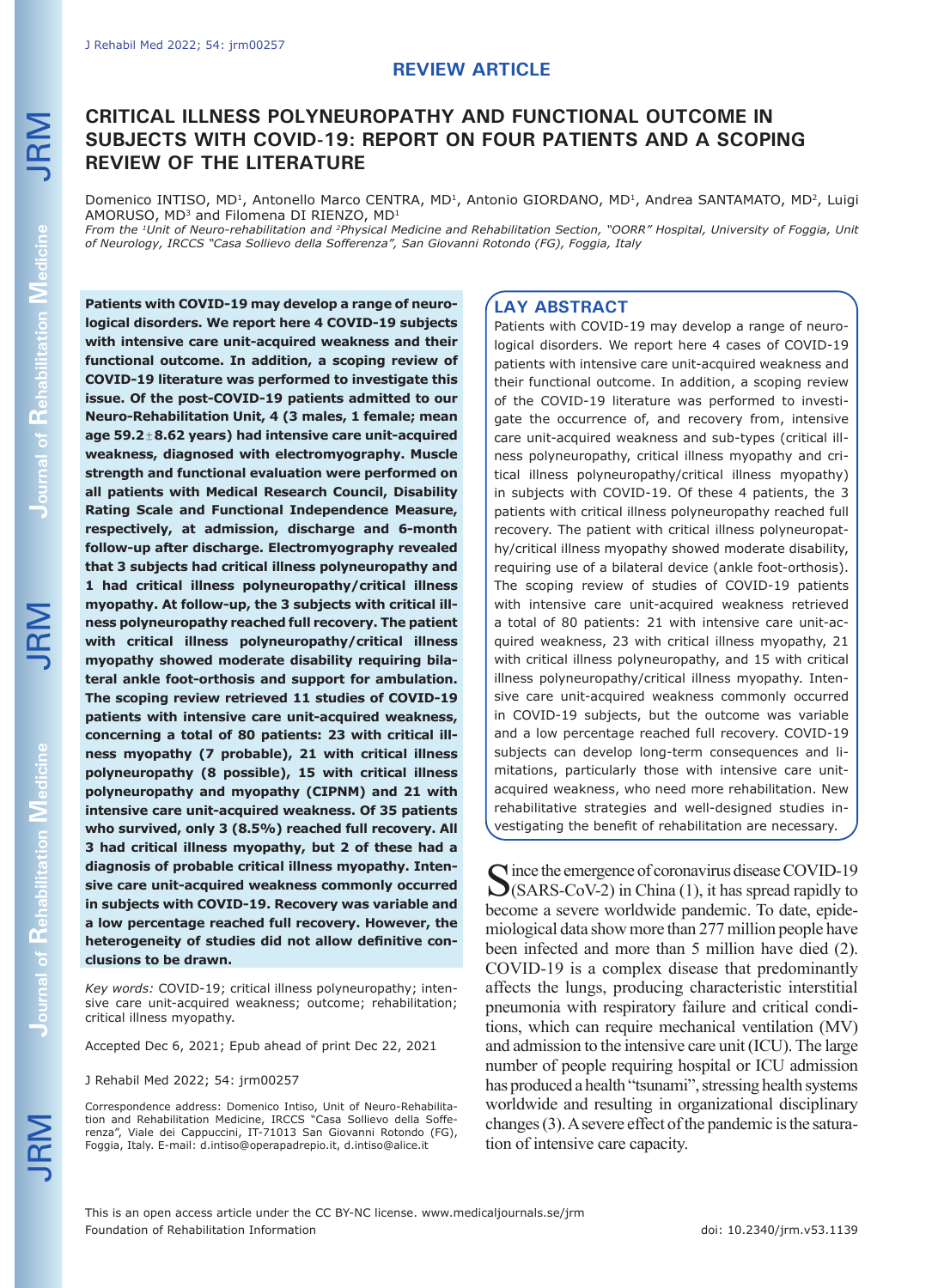#### p. 2 of 9 *D. Intiso et al.*

During ICU stay and after discharge critically ill subjects can develop a common neuromuscular complication, defined as ICU-acquired weakness (ICUAW), which includes a spectrum of disorders including critical illness polyneuropathy (CIP), critical illness myopathy (CIM) and overlapping forms (CIP/CIM or CIPNM) (4–6). The occurrence of this neurological complication has been variously detected, with a range of 45–80% (7–8). The types of ICUAW show characteristic histological and electrophysiological features, but are clinically indistinguishable, since all forms produce weakness and bilateral limb paresis with an absence of tendon reflexes. Although several studies have been published about the disorders affecting the central nervous system (CNS) and the peripheral nervous system (PNS) in patients with COVID-19 (9–11), few reports investigating the occurrence of, and recovery from, ICUAW types have been reported.

The aim of this study is to describe the case reports and functional outcomes of 4 COVID-19 patients with ICUAW admitted to our Neuro-Rehabilitation Unit. In addition, a systematic review of the COVID-19 literature was performed to investigate occurrence of, and recovery from, ICUAW in subjects with COVID-19.

## **CASE REPORTS OF PATIENTS WITH COVID-19 AND ICUAW**

After approval from the local Ethics Committee (Sezione Giovanni Paolo II- IRCCS Casa Sollievo della Sofferenza) and informed consent, patients admitted to our Neuro-Rehabilitation Unit between June 2020 and February 2021 with post-COVID-19 were investigated. Ten post-COVID-19 patients (6 males, 4 females) with neuromuscular disorders were found. Of these, 2 subjects had Guillain-Barré syndrome, 4 had bilateral plexus brachial lesion, and 4 (3 males, 1 female; mean age 59.2 years (standard deviation (SD) 8.62) had ICUAW. All post-COVID-19 patients with ICUAW were transferred from the ICU, where they had undergone endotracheal intubation, mechanical ventilation and, subsequently, tracheostomy. During the ICU stay, they had received a pharmacological therapeutic protocol for COVID-19, including antiretroviral drugs and steroids. Furthermore, they had developed infections with multi-drug resistant germs (MDR), including *Klebsiella pneumoniae, Acinetobacter baumannii, Pseudomonas aeruginosa*, and had undergone multiple antibiotic therapy. At admission to our Neuro-Rehabilitation Unit, all subjects were breathing spontaneously, but needed a variable oxygen level treatment. Furthermore, all had a tracheal tube and nasal-gastric tube for nutrition. Clinical characteristics of the post-COVID-19 subjects are reported in Table I. All subjects were evaluated by electromyography (EMG) at admission. ICUAW and sub-types were diagnosed in the neuro-rehabilitation setting, apart from 1 subject who received a diagnosis of ICUAW by EMG during the ICU stay, due to severe weakness involving the upper and lower limbs. Furthermore, quantification of strength was performed for all subjects by means of the Medical Research Council (MRC) scale according to De Jonghe's method (12). Functional evaluation was performed through the Disability Rating Scale (DRS) and the Functional Independence Measure (FIM). All measurements were performed at admission, at discharge and at 6 months of follow-up. At admission, post-COVID-19 subjects with ICUAW showed variable grades of muscular weakness from paresis to tetraplegia. One of these (patient #3) had severe paralysis of the upper and lower limbs and a global MRC score of 10. No subjects had involvement of cranial nerves.

## *Electrophysiological examination*

EMG was performed as described previously (13). Briefly, all patients underwent conventional orthodromic motor and antidromic sensory nerve conduction studies, performed bilaterally on 8 motor nerves (median, ulnar, common peroneal and tibial nerves)

| Characteristics              | #1 | #2                                                                                                                      | #3                                                                         | #4                | Mean (SD)   |
|------------------------------|----|-------------------------------------------------------------------------------------------------------------------------|----------------------------------------------------------------------------|-------------------|-------------|
| Sex                          | M  | М                                                                                                                       | М                                                                          |                   |             |
| Age, years                   | 47 | 62                                                                                                                      | 64                                                                         | 64                | 59.2 (8.62) |
| Comorbidities                |    | Hypertension                                                                                                            | Diabetes mellitus, hypertension,<br>obesity                                | Diabetes mellitus |             |
| <b>SAPS II</b>               | 32 | 35                                                                                                                      | 38                                                                         | 34                | 34.7(2.5)   |
| Sepsis                       |    |                                                                                                                         |                                                                            |                   |             |
|                              |    | Corynebacterium Pseudomonas; Klebsiella pneumoniae;<br>Acinetobacter baumannii; Enterococcus;<br>Staphylococcus capitis | Klebsiella pneumoniae; Acinetobacter Pseudomonas<br>baumannii; Pseudomonas |                   |             |
| Tracheal tube                |    |                                                                                                                         |                                                                            |                   |             |
| Nasogastric tube             |    |                                                                                                                         |                                                                            |                   |             |
| ICU stav                     | 40 | 32                                                                                                                      | 35                                                                         | 28                | 33.7 (5.05) |
| Neuro-rehabilitation stay 15 |    | 30                                                                                                                      | 105                                                                        | 65                | 58.7 (34.5) |

SAPS II: Simplified Acute Physiology Score 35 (29–40); ICU: intensive care unit; SD: standard deviation.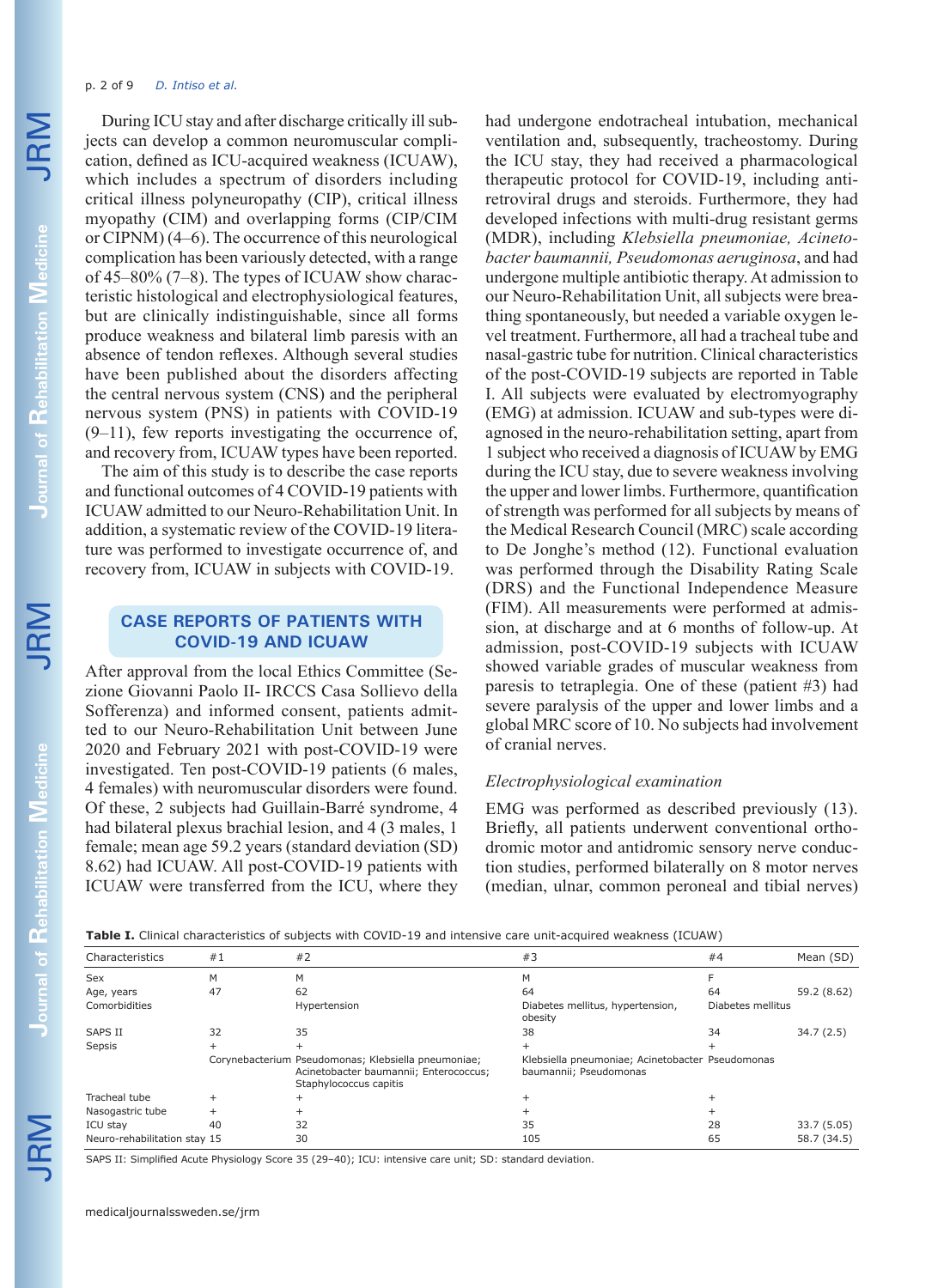**Journal of** 

**Rehabilitation** 

and 6 sensory nerves (median, ulnar and sural nerves). Muscular activity at rest and, when possible, during contraction, was assessed with concentric needle electrodes. Sensory nerve action potential (SNAP), distal motor latencies, F wave, compound muscle action potential (CMAP) and nerve conduction velocities were recorded. Abnormal CMAP or SNAP amplitudes were considered significant when found in at least 2 nerves. Spontaneous activity, recruitment and interference patterns were detected bilaterally by needle EMG from deltoid, first dorsal interosseus, tibial anterior and abductor hallucis muscles. CIP was recognized if electrophysiological results revealed very low amplitude or absent sensory responses and low motor amplitudes with normal or mildly reduced conduction velocities. Patients were diagnosed as having myopathy in the setting of low or normal motor amplitudes, with relatively normal sensory responses. Overlapping

**Table II.** Summary of electrophysiological data

electrophysiological findings of CIP and CIM were considered as defining the CIP/CIM subtype. Of 4 patients with ICUAW, 3 (patients #1, #2 and #4) had CIP and 1 (patient #3) had CIP/CIM type. A summary of EMG data for the study sample is shown in Table II.

#### *Rehabilitation interventions*

All post-COVID patients underwent an individualized and tailored rehabilitation treatment for 3 h per day, 6 days a week. The rehabilitation programme comprised joint mobilization, proprioceptive neuromuscular facilitation according to neuro-developmental techniques, flexibility and strength exercises. The patients underwent 2 h of electrical muscular stimulation daily on the lower limbs, by placing surface electrodes on the quadriceps and anterior tibial muscles, bilaterally. Electrical stimuli involved biphasic rectangular square

| A<br>3.8<br>3.5<br>4,3<br>4.0<br>5 | $\vee$<br>52.2<br>50.1                                                                                             |
|------------------------------------|--------------------------------------------------------------------------------------------------------------------|
|                                    |                                                                                                                    |
|                                    |                                                                                                                    |
|                                    |                                                                                                                    |
|                                    |                                                                                                                    |
|                                    |                                                                                                                    |
|                                    |                                                                                                                    |
|                                    |                                                                                                                    |
|                                    |                                                                                                                    |
|                                    | 46.0                                                                                                               |
| $\overline{4}$                     | 47.0                                                                                                               |
|                                    |                                                                                                                    |
| 4.1                                |                                                                                                                    |
| 3.7                                | 47.0                                                                                                               |
|                                    |                                                                                                                    |
| 3.5                                |                                                                                                                    |
| 3.0                                | 47.0                                                                                                               |
| $\overline{7}$                     | 48.0                                                                                                               |
| 8                                  | 46.0                                                                                                               |
|                                    |                                                                                                                    |
|                                    |                                                                                                                    |
| 1.2                                |                                                                                                                    |
| 0.9                                | 50.0                                                                                                               |
|                                    |                                                                                                                    |
| 0.6                                |                                                                                                                    |
| 0.5                                | 44.0                                                                                                               |
|                                    |                                                                                                                    |
| 1.5                                |                                                                                                                    |
| 1.0                                | 40.3                                                                                                               |
|                                    |                                                                                                                    |
| 1.3                                |                                                                                                                    |
|                                    | 41.2                                                                                                               |
|                                    |                                                                                                                    |
|                                    | 40.0                                                                                                               |
| 9.3                                | 52.4                                                                                                               |
| #4                                 |                                                                                                                    |
| <b>SA</b>                          | IP                                                                                                                 |
|                                    | Submaximal                                                                                                         |
|                                    | Poor                                                                                                               |
|                                    | Submaximal                                                                                                         |
|                                    | Poor                                                                                                               |
|                                    | 0.9<br>8.4<br>$\overline{\phantom{0}}$<br>$\qquad \qquad +$<br>Myopathic recruitment<br>$\qquad \qquad +$<br>$+ +$ |

EMG: electromyography; A: amplitude (motor: mV, sensory: mcV); V: velocity (m/s); SA: spontaneous activity (+: rare, ++: moderate); IP: interference pattern; – no response (absent).

**Journal of** 

**Rehabilitation**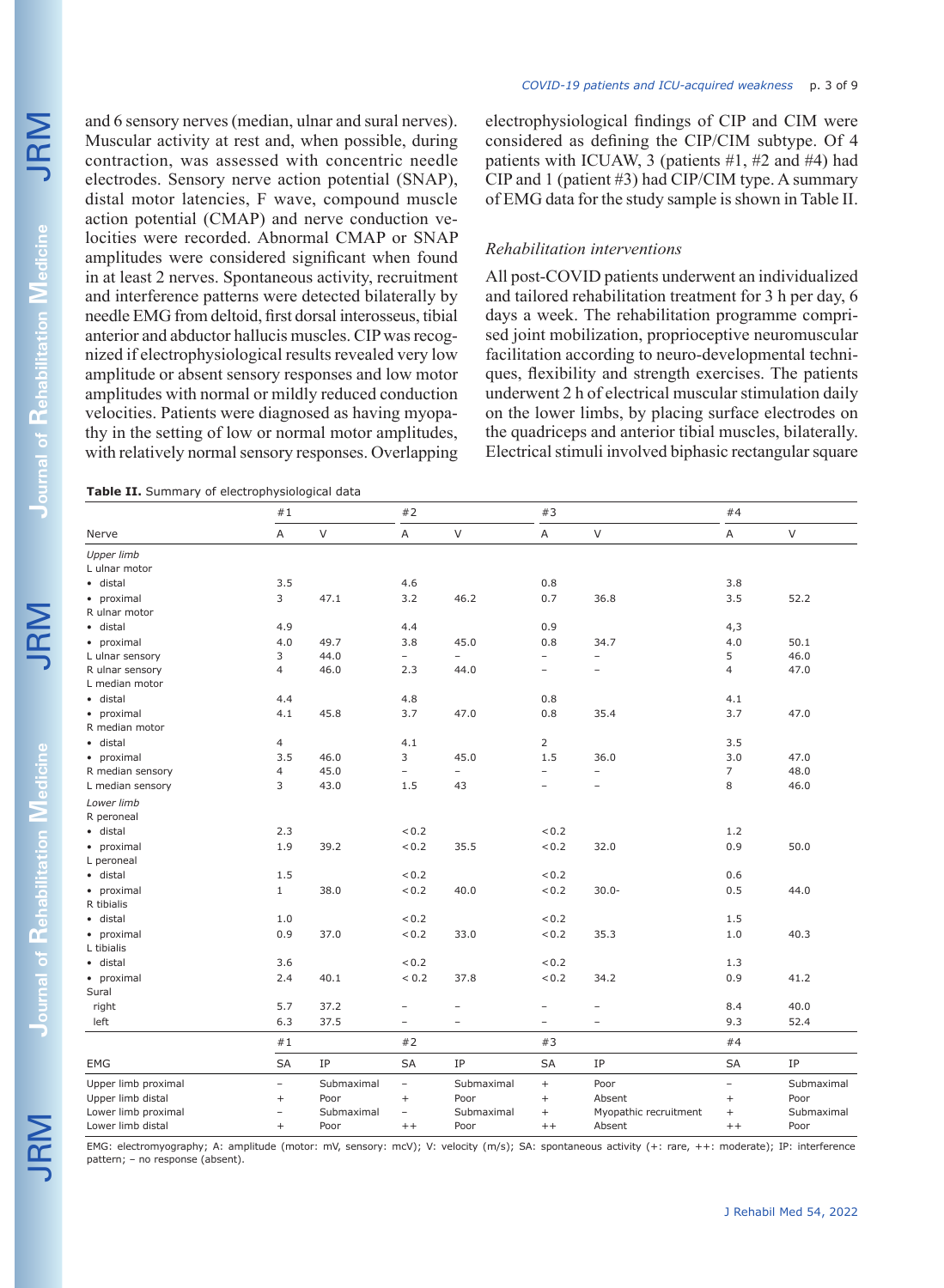#### p. 4 of 9 *D. Intiso et al.*

| Patients | EN/EMG  | <b>MRC</b><br>admission | <b>MRC</b><br>discharge | MRC follow-<br><b>up</b> | <b>DRS</b><br>admission | <b>DRS</b><br>discharge | <b>DRS</b><br>follow-up | FIM tot<br>admission | FIM<br>discharge | FIM<br>follow-up |
|----------|---------|-------------------------|-------------------------|--------------------------|-------------------------|-------------------------|-------------------------|----------------------|------------------|------------------|
| #1       | CIP     | 46                      | 58                      | 60                       |                         |                         |                         | 76                   | 126              | 126              |
| #2       | CIP     | 26                      | 50                      | 58                       | 10                      |                         |                         | 48                   | 115              | 126              |
| #3       | CIP/CIM | 8                       | 38                      | 48                       | 18                      |                         |                         | 41                   | 86               | 105              |
| #4       | CIP     | 40                      | 50                      | 60                       | 12                      |                         |                         | 62                   | 110              | 126              |

**Table III.** Strength and functional measures scores of COVID-19 patients with intensive care unit-acquired weakness (ICUAW) at admission, discharge and follow-up

CIP: critical illness polyneuropathy; CIM: critical illness myopathy; MRC: Medical Research Council scale; DRS: Disability Rating Scale; FIM: Functional Independence Measure.

pulses with a 20-ms duration at a rate of 20 Hz every 25 s. Amplitude of pulses was variable and based on the elicitation of visible muscular contraction (100–100 mA) (14).

#### *Functional outcome*

At discharge, only 1 subject (patient #1) had reached full recovery and ability in activities of daily living. Two subjects had incomplete recovery with minor disability (patients  $#2$  and  $#4$ ). Of these, 1 (patient  $#2$ ) showed persistent left foot drop that required application of a foot-ankle orthosis, and 1 (patient #4) reported fatigue and mild weakness involving the lower limbs that limited performance and endurance in motor activity. However, she was able to ambulate without support. Patient #2 reached independent ambulation after application of the device. All of these subjects had CIP type according to EMG. Patient #3 showed CIP/CIM according to EMG. At discharge, he had moderate disability and motor limitations due to leg paresis with bilateral foot drop that was reduced with foot-ankle orthosis. However, he was able to stand up and to ambulate with bilateral support. At follow-up, 6 months after discharge, 3 subjects (patients #1, #2 and #4) had full recovery and 1 (patient #3) showed bilateral foot drop still requiring ankle foot-orthosis. Strength evaluation and functional scale scores of admission, discharge and follow-up are reported in Table III.

## **LITERATURE REVIEW**

#### *Methods*

To evaluate COVID-19 subjects with ICUAW, a search of the studies was conducted using MEDLINE/PubMed, CINAHL, EMBASE, Web of Science, Scopus databases and Google Scholar. The search was restricted to English language reports published between 1 December 2019 and 31 March 2021. The search terms included "COVID-19", "critically ill patients", "intensive care unit acquired weakness", "ICUAW", "critical illness polyneuropathy", "CIP", "critical illness myopathy", "CIM", "critical polyneuropathy and myopathy", "CIPNM", "CIP and CIM"; "CIP/CIM", "acute tetraplegia", "functional outcome" and "COVID-19". The search was made either by using MeSH terms, keywords or subject headings. Related

terms were combined using the Boolean operators "OR" and "AND". Search limits included only adults. Abstracts/posters or articles that were not peer-reviewed were excluded. The literature search was conducted by 3 independent authors (AMC, AG, and FDR). Inclusion criteria were: patient age  $\geq$  18 years; COVID-19 diagnosis; COVID-19 subjects with ICUAW, or the following types: CIP, CIM and CIP/CIM.

The research was conducted according to the Preferred Reporting Items for Systematic Reviews and the Meta-Analyses (PRISMA) diagram, depicting the selection of articles searched for the study (Fig. 1).

#### *Results*

The review resulted in 11 studies being included, based on inclusion criteria (15–25) (Table IV). Studies were widely heterogeneous. Of these, 2 were case reports describing single subjects (15–16), 5 were case series with small samples ranging from 3 to 11 patients  $(17–11)$ , and 4 cohort studies  $(22–25)$ . Of these, 2 studies investigated neurological manifestations in large cohorts of COVID-19 patients (22–23) and among these, subjects with CIP or CIM were also detected. One was a retrospective study that ascertained COVID-19 subjects with MV who developed ICUAW (24) and 1 study that, with the use of a prospective method design, investigated the incidence of ICUAW in COVID-19 subjects during ICU stay (25).

A total of 80 patients, age range 51–81 years, was reported. Of these, 23 were diagnosed with CIM (7 probable), 21 with CIP (8 possible), 15 with CIP/CIM, and 21 with ICUAW. Twelve (15%) patients died. ICUAW was diagnosed by EMG in all studies except the study by Van Aerde et al. (24), in which ICUAW was diagnosed on MRC scale, and the study by Nersesian et al. (22), in which ICUAW diagnosis was performed clinically. In this study, the authors detected 8 subjects with possible CIP and only 1 was diagnosed by EMG. Biopsy was performed in 1 study (20) involving, globally, 3 subjects. Of these, 1 subject revealed scattered necrotic and regenerative fibres in the absence of inflammatory infiltrates and 2 subjects showed non-specific findings, consisting of very occasional atrophic and regenerative fibres (20).

Five studies did not report the outcome of COVID-19 subjects with ICUAW because they addressed different issues, such as occurrence (25), electrophysiological parameters (20, 25), neurological manifestations of COVID-19 patients (23), or described the clinical phenomenon (15, 16). Recovery was reported in 6 studies (15, 17, 19, 21, 22, 24). Of these, 1 was a case report, by Bagnato et al. (15), who described a 62-year-old woman with COVID-19 diagnosed with CIM. After discharge, she had a mild weakness in the lower limb proximal muscles and was able to walk without assistance. Of the remaining studies, 4 were case series (17, 19, 21, 22), with samples ranging from 3 to 8 subjects, and 1 was a cohort study that investigated COVID-19 patients with ICUAW compared with no ICUAW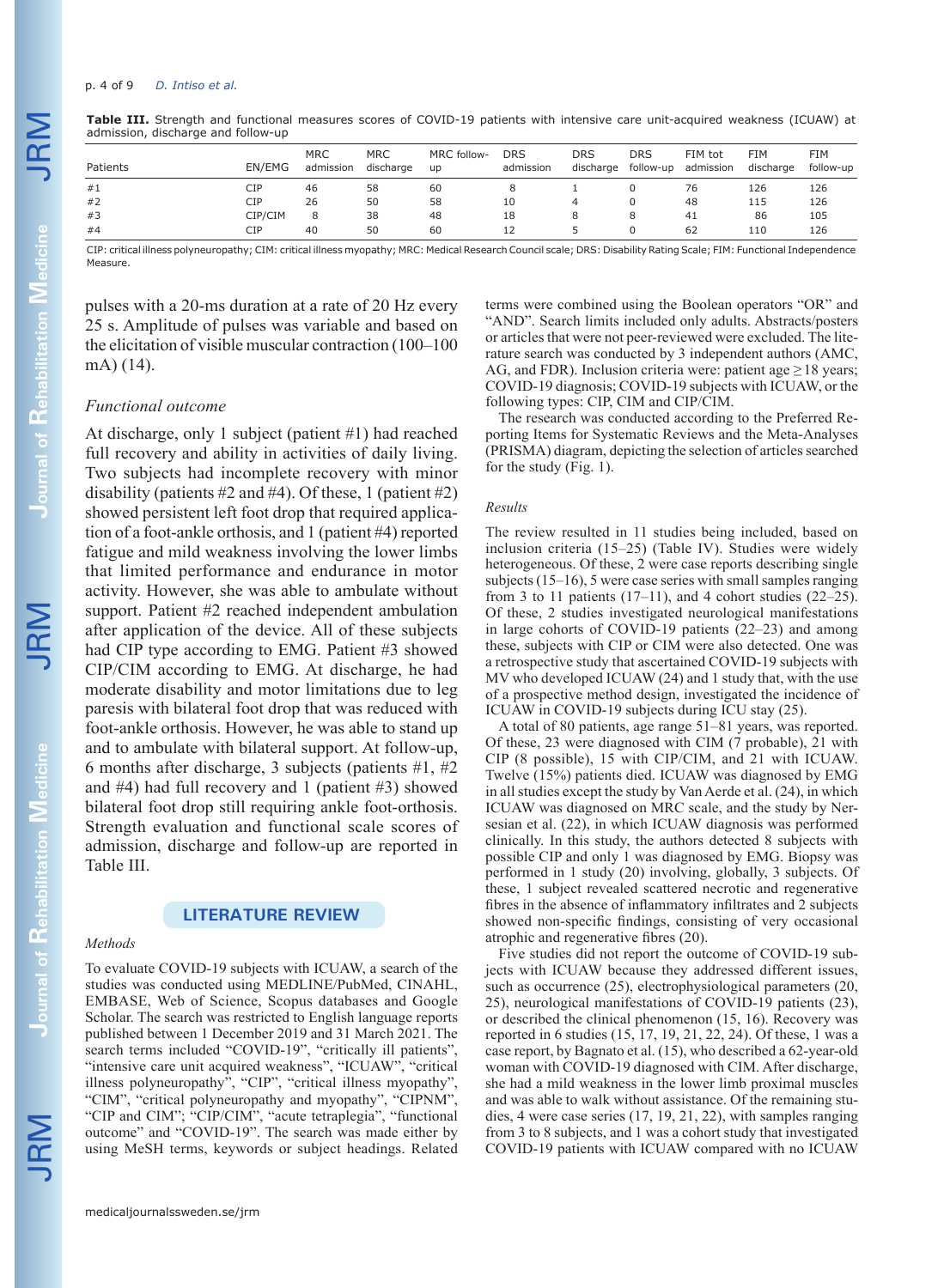JRM Journal of Rehabilitation Medicine JRM **Journal of Rehabilitation Journal of Rehabilitation Medicine** 

subjects (24). Globally, the outcome was reported for 42 (52.5%) subjects: 10 with CIM (6 had probable CIM), 8 with probable CIP, 4 with CIP/CIM, and 20 with ICUAW. Seven (16.6%) patients died. In detail, Madia et al. reported 6 subjects with probable CIM. Of these, 2 patients reached full recovery and 3 (51.2%) showed disability due to CNS lesions (17). Yildiz et al. described 3 women with COVID-19 with severe weakness and tetraparesis due to CIM. Of these, 2 subjects died after 60 and 200 days, respectively, during ICU stay and only 1, who had MV weaning after 57 days from ICU admission, recovered slowly with intensive physiotherapy. However, the level of functional outcome was not specified (21). Nasuelli et al. described 4 subjects with CIP/CIM. Of these, 3 subjects died after 3 weeks and only 1 had a positive outcome, but showed slow recovery of motor skills, in particular due to foot flexion deficit that improved after intensive rehabilitation (19). Nersesjan et al. described 8 subjects with definite or possible CIP. At discharge, all patients were tetraparetic and had muscle atrophy and hyporeflexia (22). Finally, Van Aerde et al. performed a retrospective, observational study to detect COVID-19 patients with MV who developed ICUAW. At discharge, COVID-19 subjects with ICUAW had significantly poorer functional outcome than those without ICUAW: Barthel 8 (2.5–11.5) vs 10.5 (8–18), (*p*=0.040) for COVID subjects with and without ICUAW, respectively.

Of 35 COVID-19 patients with ICUAW who survived, and for whom it was possible to detect the outcome, only 3 (8.5%) subjects reached full recovery. All 3 of these had CIM, although 2 of the 3 subjects had a diagnosis of probable CIM. On the other hand, the majority of COVID-19 patients with ICUAW reported a variable disability. No measure was employed to evaluate functional outcome, except in the study by Nersesjan et al. (22), which used mRS, and that by Van Aerde et al. (24), which used the mobility score and the Barthel scale. Muscle weakness was quantified by the MRC scale in only 2 studies (16, 18). It was not possible to compare our post-COVID-19 subjects with a matched group of post-COVID-19 patients published in the literature, due to the heterogeneity of enrolled samples, including sitting, timing of neuro-muscular disorder ascertainment, functional measures, demographics (mean age



JRM



**Fig. 1.** Preferred Reporting Items for Systematic Reviews and Meta-Analyses (PRISMA) diagram depicting the selection of articles for the study.

73.6  $\pm$  8.7 vs 59.2  $\pm$  8.62 years, respectively, in subjects reported in the literature and our sample) and rehabilitative treatment.

## **DISCUSSION**

ICUAW is a common neurological complication in CO-VID-19 subjects during ICU stay and after discharge, which requires intensive rehabilitation. Recovery was found to be variable, but, unlike the general ICUAW population, a low percentage of COVID-19 patients reached full functional recovery. COVID-19 infection can result in characteristic interstitial pneumonia with severe respiratory failure, which may involve multiorgan systems. An increasing number of studies are being published on the role and pathophysiological mechanisms of COVID-19 (9) in producing and favouring neurological manifestations that affect the central (CNS) and peripheral nervous system (PNS). Among the disorders of PNS, variable conditions and neuropathies have been described, including Guillain-Barré syndrome and its variants (26, 27), cranial multifocal neuropathy, dysautonomia (28) and brachial plexus lesion (29). Likewise, neuromuscular disorders, such as myalgia, myositis and, in particular, myasthenia gravis, have also been described (30). Our experience and the current review show that ICUAW is also a common neurological disorder in critically ill COVID-19 subjects who require ICU stay.

Among COVID-19 patients admitted to neurorehabilitation in our department, we detected 4 subjects with ICUAW. A scoping review of the COVID-19 literature showed that a total of 80 COVID-19 patients

with ICUAW were reported in the literature between 1 December 2019 and 31 March 2021. ICUAW can cause variable disabling conditions and, consequently, an important aspect to consider concerns rehabilitation interventions in order to obtain full recovery and a good quality of life (31, 32). In this respect, despite the lack of treatments and the limitations of rehabilitative strategies (33), subjects with ICUAW can achieve recovery with variable functional outcomes. An extensive literature review of the neuromuscular sequelae of ICU subjects with critical illness revealed that 68.8% made a complete recovery and regained the ability to walk independently (31). It was reported that the outcome depended on the type of ICUAW, as confirmed by the fact that CIM had an earlier and better functional outcome than CIP (34, 35). However, the current review shows that the outcome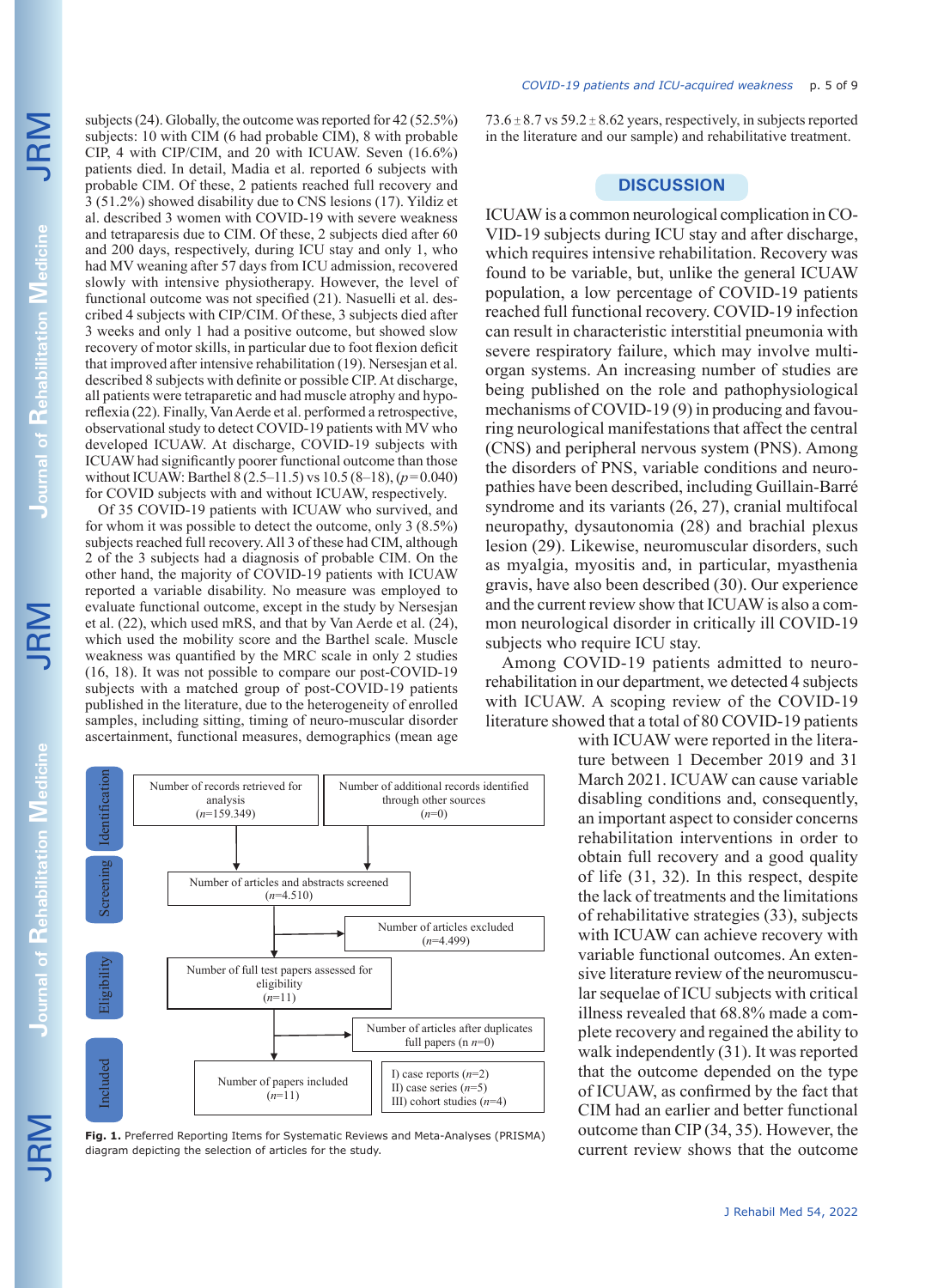### p. 6 of 9 *D. Intiso et al.*

#### **Table IV.** Critical illness polyneuropathy and myopathy in subjects with COVID-19; from literature review

| Authors                                                              | Study; Setting                                                                                         | CIPNM type                                                                                                                           | Neurological<br>features                                                                                                                 | Follow-up                                       | measures                               | Functional Other measures                                                                                | Outcome                                                                                                                                                                                                      |
|----------------------------------------------------------------------|--------------------------------------------------------------------------------------------------------|--------------------------------------------------------------------------------------------------------------------------------------|------------------------------------------------------------------------------------------------------------------------------------------|-------------------------------------------------|----------------------------------------|----------------------------------------------------------------------------------------------------------|--------------------------------------------------------------------------------------------------------------------------------------------------------------------------------------------------------------|
| Bagnato S et al.<br>$(15)$ 2020                                      | Case report<br>neuro-rehabilitation CIM                                                                | A 62-year-old woman;                                                                                                                 | Cardiac or<br>pulmonary diseases                                                                                                         | 2 months                                        | None                                   | EMG,                                                                                                     | At discharge, the patient<br>had a mild weakness in<br>her lower limb proximal<br>muscles and was able to<br>walk without assistance                                                                         |
| Tankisi A (16)<br>2020                                               | Case report;<br>ICU                                                                                    | A 68-year-old man;<br><b>CIM</b>                                                                                                     | Severe symmetrical Not reported None<br>proximal and distal<br>weakness, diffuse<br>muscle wasting and<br>absent deep tendon<br>reflexes |                                                 |                                        | MRC (2/5)                                                                                                | Not reported                                                                                                                                                                                                 |
| Madia F et al. (17) Case series;<br>2020                             | ICU                                                                                                    | 5 M, 1 F;<br>ranged from 51 to 72<br>years<br>$CIM = 6$ probably                                                                     | Acute flaccid<br>quadriplegia                                                                                                            | 14-20 days None                                 |                                        | ENG/EMG                                                                                                  | 2 (28.5%) patients gained<br>complete recovery; 3<br>(42.8%) patients showed<br>disability due to CNS<br>lesions; 2 patients died                                                                            |
| Bax F et al. (18)<br>2020                                            | Case series;<br>Post-ICU                                                                               | 8 pts (6 with ICUAW):<br>$CIP = 2$<br>$CIM = 1$ (possible)<br>$CIPNM = 2$<br>$ICUAW* = 1$                                            | Diffuse weakness                                                                                                                         |                                                 | None                                   | MRC;<br>ENG/EMG                                                                                          | Not reported                                                                                                                                                                                                 |
| Nasuelli NA et al. Case series; ICU<br>$(19)$ 2020                   |                                                                                                        | 4 pts; 3 M, 1 F;<br>age from 60 to 74 years<br>$CIPNM = 4$                                                                           | Tetraplegia with<br>diffuse hypotonia,<br>and hypotrophy                                                                                 | 1 month<br>Time in ICU<br>>3 weeks              | None                                   | EMG                                                                                                      | 1 patient had positive<br>outcome but slow<br>recovery of motor skills,<br>in particular due to<br>foot flexion deficit. He<br>improved after intensive<br>rehabilitation.<br>3 (75%) patients died          |
| Cabañes-Martínez Retrospective<br>L et al. (20) 2020 study; clinical | neurophysiology<br>department;                                                                         | 12 patients;<br>10 M, 2 F; mean age 65<br>years (52-75); 11 pts<br>$CIM = 7$<br>$CIP = 4$                                            | General weakness<br>and/or difficulty<br>to wean from the<br>ventilator                                                                  | n/a                                             | None                                   | NCS/EMG; biopsy<br>(3 patients)                                                                          | 5 (45.4%) patients died<br>and 7 were discharged<br>from the ICU, but outcome<br>was not reported                                                                                                            |
| Nersesjan V et al. Cohort study;<br>$(22)$ 2020                      | prospective<br>observational<br>study; tertiary<br>referral centre                                     | Total 61 patients;<br>63% males, mean age<br>62.7 years;<br>$CIP = 8$ (possible), alone<br>1 patient was diagnosed<br>by ENG/EMG     | Tetraparesis with<br>hyporeflexia and<br>atrophy                                                                                         | 3 months;<br>follow-up<br>available<br>for $45$ | mRS                                    | ENG/EMG;<br>re-admissions (if<br>any), death after<br>onset neurological<br>and psychiatric<br>diagnoses | all patients were tetra-<br>paretic at discharge,<br>had muscle atrophy and<br>discharge, and new- hyporeflexia and had been<br>admitted to ICU<br>10 (16.3%) patients died                                  |
| Rifino N et al. (23) Cohort study;<br>2020                           | retrospective,<br>observational<br>analysis                                                            | 1,760 COVID-19<br>patients, 137<br>presented neurological<br>manifestations;<br>$CIPNM = 9$ pts;<br>8 M, 1 F, mean age 60.7<br>years | Not reported                                                                                                                             | n/a                                             | None                                   | ENG/EMG                                                                                                  | Not reported                                                                                                                                                                                                 |
| Van Aerde N et al. Cohort study;<br>$(24)$ 2020                      | retrospective;<br>observational<br>study; ICU                                                          | 74 subjects with IMV;<br>$20 = ICUAW$                                                                                                | Not reported                                                                                                                             | $30(19-42)$<br>days                             | Barthel<br>scale;<br>mobility<br>score | MCR-sum score                                                                                            | Handgrip-strength 43%<br>$(28-59%)$ vs 64% (36-<br>80%), $(p = 0.045)$ , and<br>Barthel: 8 (2.5-11.5) vs<br>10.5 $(8-18)$ , $(p=0.040)$<br>remained lower in<br>COVID-19 subjects with<br>ICUAW at discharge |
| Frithiof R et al.<br>(25) 2021                                       | Prospective<br>observational<br>intensive care<br>unit cohort study;<br>incidence and ES<br>parameters | 11 M; mean age 64<br>years;<br>$CIM = 4$<br>$CIP = 7$                                                                                | Muscular weakness n/a                                                                                                                    |                                                 | None                                   | ENG/EMG                                                                                                  | Not reported                                                                                                                                                                                                 |
| Yildiz OK et al.<br>(21) 21                                          | Case series; ICU                                                                                       | 3 patients;<br>3 F (64, 76 and 81 years<br>old, respectively)<br>$CIM = 3;$                                                          | Diffuse muscle<br>weakness and<br>tetraparesis                                                                                           | $2 - 16$<br>months                              | None                                   | ENG/EMG                                                                                                  | 1 patient recovered slowly<br>with intensive<br>physiotherapy.<br>2 subjects died                                                                                                                            |

pts: patients; ICU: intensive care unit; CIP: critical illness polyneuropathy; CIM: critical illness myopathy; CIP/CIM or CIPNM: overlapping CIP and CIM or critical<br>illness polyneuropathy and myopathy; ICUAW: intensive car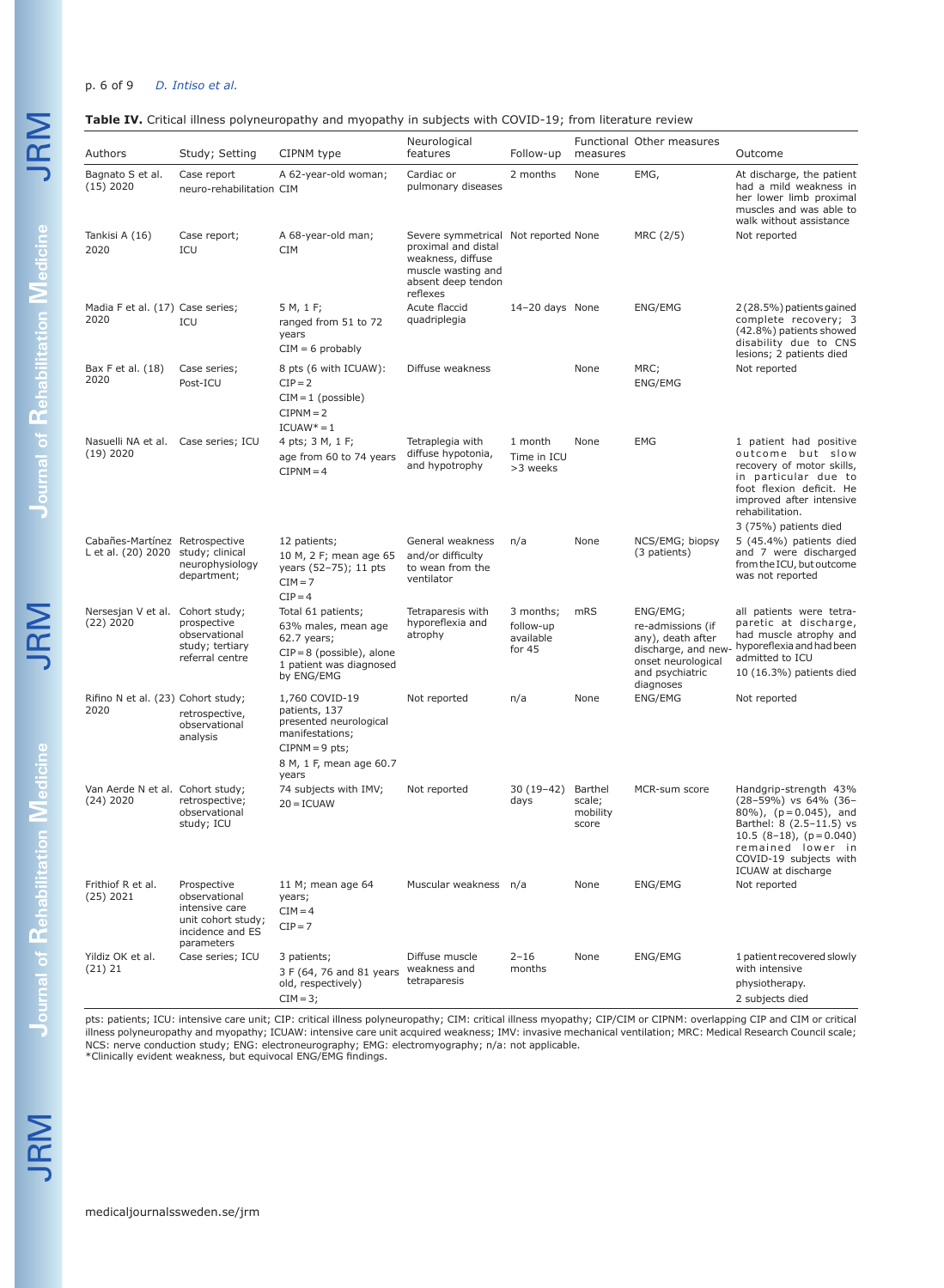JRM

was described in a low number of COVID-19 subjects, consisting of 35 (43.7%) survivals, of whom only 3 (8.5%) reached full recovery. This finding is much lower than that of general critically ill subjects with ICUAW. On the other hand, the functional outcome in our COVID-19 subjects with ICUAW was in line with the findings reported in the literature. Indeed, after rehabilitation, 2 (50%) subjects reached full recovery and, after 6 months, only 1 showed mild disability and limitation of gait. This contrasting finding has several possible reasons. Almost all studies did not use proper functional scales to quantify disability, and the evaluation of functional outcome was based on the neurological examination or on the improvement in muscle strength on the MCR scale. Furthermore, the studies were performed by ICU specialists, who might have preferentially described this neurological complication in COVID-19 subjects during the ICU stay or at discharge and overlooked reporting the recovery. Furthermore, our patients underwent intensive rehabilitative treatment, which might have produced some benefit and improved the outcome. All 3 subjects in the current review who reached full recovery had CIM, but 2 of these had a diagnosis of probable CIM. However, in considering only COVID-19 patients with CIM who survived, full recovery was detected in 22.3% of subjects. Conversely, it was observed that 3 COVID-19 patients with CIP reached full recovery, whereas 1 subject with overlapping CIP/CIM had disability at 6 months after discharge. Although some of the studies analysed in the current review differentiated the ICUAW types, no conclusion can be drawn regarding recovery from different forms of ICUAW, due to the lack of data addressing this issue. Nevertheless, the outcome of COVID-19 subjects with ICUAW, regardless of type, appeared poorer than that of subjects with general ICUAW, although on the basis of the number and quality of published studies, the level of recovery remains unclear.

Likewise, whether occurrence of ICUAW in ICU COVID-19 subjects is higher than in the ICU general population also remains unclear. The occurrence of this disorder has been variously detected, and a systematic review reported a median prevalence of 43% (36). Frithiof et al. investigated the occurrence of ICUAW in adult subjects with COVID-19 admitted to ICU between 13 March and 8 June 2020. The ICUAW incidence was higher in COVID-19 patients compared with a general ICU population treated during 2019 (9.9% vs 3.4%). In particular, CIP was more frequent in the COVID-19 ICU cohort (50%) than in the non-COVID-19 ICU cohort (0%, *p*=0.008) (25). On the other hand, Cabañes-Martínez et al. described, out of a total of 225 patients treated in the ICU, 11 patients with a clinical and neurophysiological diagnosis of CIM or CIP, but they stated that it was not possible to calculate the exact incidence of the presence of neuropathy or myopathy (20). It is well known that several risk factors can result in ICUAW in critically ill patients, including sepsis, ICU length of stay, and multiple organ failure  $(7, 8)$ , as well as the use of neuromuscular blocking and several drugs. In this respect, Neresian et al. (22) compared COVID-19 ICU patients with ICUAW to COVID-19 ICU patients without neuromuscular complications. Interestingly, those with ICUAW had a significantly longer stay (median 49.5 vs 23 days,  $p<0.001$ ), had been admitted to ICU more frequently  $(100\% \text{ vs } 40\%, p=0.002)$ , were more often treated with renal replacement therapy (62% vs  $14\%$ ,  $p=0.008$ ), and were more often delirious (75%) vs 30%, *p* = 0.02) (22). Likewise, Van Aerde et al. noticed that COVID-19 subjects with ICUAW had significantly longer ICU stays (days) (*p*=0.008), lower mobility scores at ICU discharge (*p*< 0.001), compared with those without ICUAW (24). Therefore, the same risk factors and the severity of systemic disease itself might favour the occurrence of ICUAW in COVID-19 subjects. In this respect, Bax et al. suggested a possible association with the duration of intubation and with increased IL-6 levels at admission (18).

Another factor to take into account when considering ICUAW in COVID-19 is the possible direct damage to nerves and muscles caused by the virus. It has been reported that some neurological disorders are caused by the direct action of COVID-19 on the brain tissue, such as encephalitis and myelitis (37). Even without evidence of viral invasion of the nervous system, immunemediated events, through the cytokine or chemokine pathways, may lead to vascular leakage, demyelination, activation of complement and organ damage. Indeed, the dominant characteristics of COVID-19 infection are the excessive immune response of the host to virus invasion of the organs, through the production of inflammation factors, in particular cytokines (38, 39). Therefore, it is possible that the same underlying pathological conditions in critically ill subjects characterize COVID-19 patients and may represent an environment that favours neuromuscular disorders (20).

The current study has some limitations. We report here 4 post-COVID-19 patients with ICUAW among those with neuromuscular disorders admitted to a neuro-rehabilitation setting. Therefore, the results concern a single centre and are not generalizable. The review of the COVID-19 literature aimed to determine the occurrence and recovery of ICUAW subjects with COVID-19, but the cohort studies and case series were highly heterogeneous. A further limitation concerns the recovery of subjects with ICUAW types due to the lack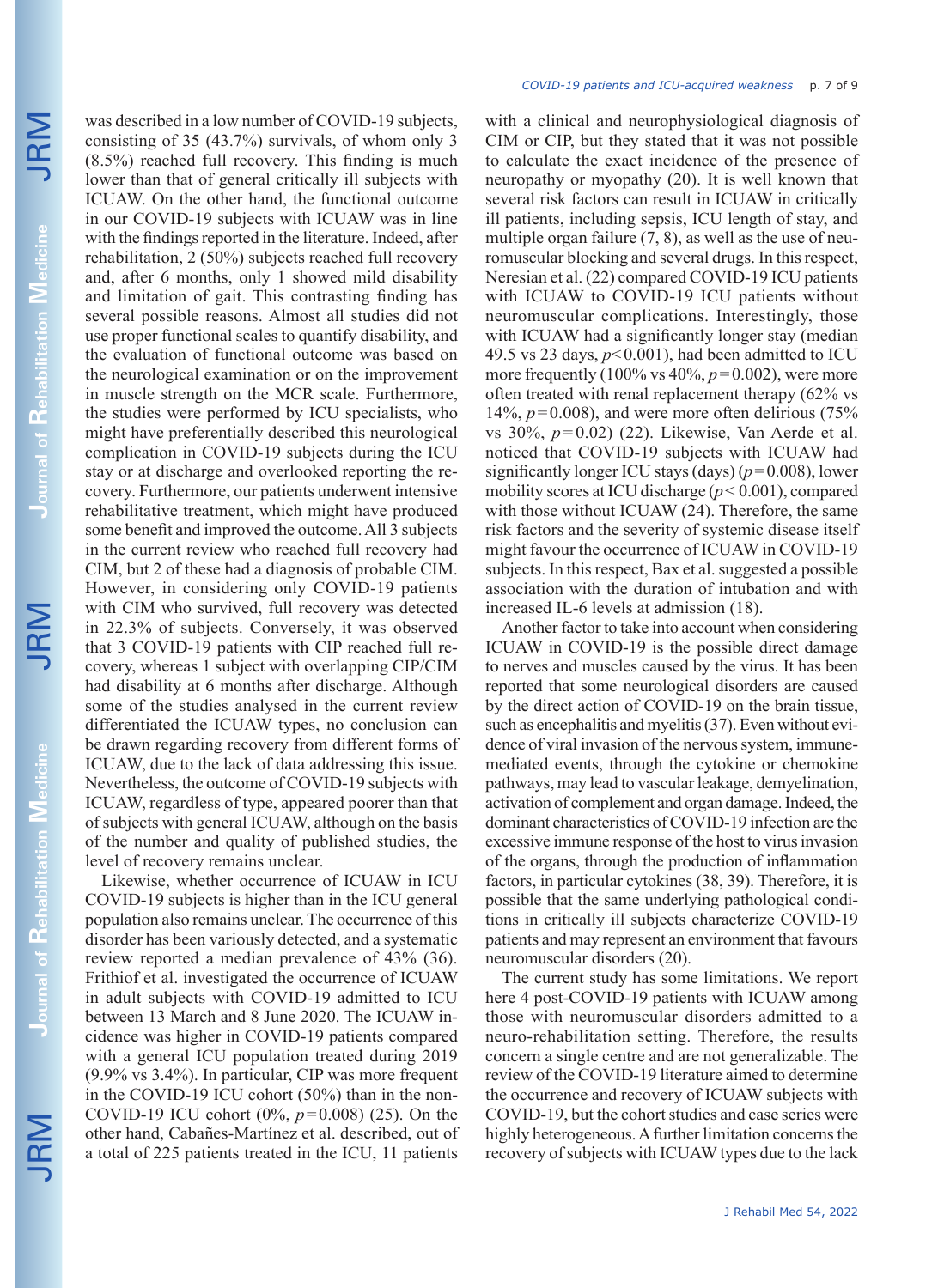#### p. 8 of 9 *D. Intiso et al.*

of functional measurements and of trials focusing on rehabilitative interventions.

#### *Suggestions and implications for future research*

After discharge COVID-19 subjects may have longterm consequences and limitations. A recent study showed that, 6 months after acute infection, COVID-19 survivors were mainly affected by fatigue or muscle weakness, sleep difficulties, and anxiety or depression (40). Therefore, multi-component rehabilitative interventions and new approach strategies are being applied to address the respiratory, muscular, psychological and affective disorders that can persist in these patients. In this respect, COVID-19 subjects with ICUAW need more intensive rehabilitation, but, at present, rehabilitative interventions and proper investigations concerning ICUAW recovery are scant. Therefore, there is a strong need to find new rehabilitative strategies and plan well-designed studies investigating the efficacy and the benefit of rehabilitation. Further research is needed into the following aspects of neurological manifestations occurring in COVID-19 patients:

- whether the occurrence of ICUAW in COVID-19 subjects is higher than that in the critically ill population without COVID;
- whether COVID-19 causes direct damage to the peripheral nerves, or if such damage is due to inflammation factors that favour nerve lesions;
- whether COVID-19 subjects with ICUAW may have a different type of recovery;
- rehabilitation interventions and their effect on functional outcome and quality of life.

## **CONCLUSION**

This review found that ICUAW is common in CO-VID-19 patients, producing disabling conditions for which rehabilitation is required. Recovery is variable, but a low percentage of COVID-19 patients with ICUAW gain a full functional outcome. However, the small size of samples and the heterogeneity of studies in this review do not permit definitive conclusions to be drawn. Rehabilitation interventions and further detailed studies should be carried out to improve functional outcome and to answer unsolved questions.

*Funding.* The authors received no financial support for the research, authorship, and/or publication of this article.

*The authors have no conflicts of interest to declare.*

#### **REFERENCES**

1. Kahn N. New virus discovered by Chinese scientists investigating pneumonia outbreak. Wall Street J. (2020).

Available from: https://www.wsj.com/articles/new-virusdiscovered-by-chinese-scientists-investigatingpneumoniaoutbreak-11578485668.

- 2. Center for Systems Science and Engineering (CSSE) at Johns Hopkins University (JHU). Available from: https://coronavirus.jhu.edu/map.html.
- 3. Bartolo M, Intiso D, Lentino C, Sandrini G, Paolucci S, Zampolini M; Board of the Italian Society of Neurological Rehabilitation (SIRN). Urgent measures for the containment of the coronavirus (Covid-19) epidemic in the neurorehabilitation/ rehabilitation departments in the phase of maximum expansion of the epidemic. Front Neurol 2020; 11: 423.
- 4. Kress JP, Jesse BA. ICU-acquired weakness and recovery from critical illness. N Engl J Med 2014; 371: 287–288.
- 5. Latronico N, Bolton CF. Critical illness polyneuropathy and myopathy: a major cause of muscle weakness and paralysis. Lancet Neurol 2011; 10: 931–941.
- 6. Piva S, Fagoni N, Latronico N. Intensive care unit-acquired weakness: unanswered questions and targets for future research. F1000Res. 2019; 17; 8: F1000 Faculty Rev-508.
- 7. Bednarík J, Vondracek P, Dusek L, Moravcova E, Cundrle I. Risk factors for critical illness polyneuromyopathy. J Neurol 2005; 252: 343–351.
- 8. Nanas S, Kritikos K, Angelopoulos E, Siafaka A, Tsikriki S, Poriazi M, et al. Predisposing factors for critical illness polyneuromyopathy in a multidisciplinary intensive care unit. Acta Neurol Scand 2008; 118: 175–181.
- 9. Zubair AS, McAlpine LS, Gardin T, Farhadian S, Kuruvilla DE, Spudich S. Neuropathogenesis and neurologic manifestations of the coronaviruses in the age of coronavirus disease 2019: a review. JAMA Neurol 2020; 77: 1018–1027.
- 10. Helms J, Kremer S, Merdji H, Clere-Jehl R, Schenck M, Kummerlen C, et al. Neurologic features in severe SARS-CoV-2 infection. N Engl J Med 2020; 382: 2268–2270.
- 11. Khatoon F, Prasad K, Kumar V. Neurological manifestations of COVID-19: available evidences and a new paradigm. J Neurovirol 2020; 26: 619–630.
- 12. De Jonghe B, Sharshar T, Lefaucheur JP, Authier FJ, Durand-Zaleski I, Boussarsar M, et al. Groupe de Réflexion et d'Etude des Neuromyopathies en Réanimation Paresis acquired in the intensive care unit: a prospective multicenter study JAMA 2002; 288: 2859–2867.
- 13. Kerbaul F, Brousse M, Collart F, Pellissier JF, Planche D, Fernandez C, et al. Combination of histopathological and electromyographic patterns can help to evaluate functional outcome of critical ill patients with neuromuscular weakness syndromes. Crit Care 2004; 8: R358–366.
- 14. Salmons S, Ashley Z, Sutherland H, Russold MF, Li F, Jarvis JC. Functional electrical stimulation of denervated muscles: basic issues. Artif Organs 2005; 29: 199–202.
- 15. Bagnato S, Boccagni C, Marino G, Prestandrea C, D'Agostino T, Rubino F. Critical illness myopathy after COVID-19. Int J Infect Dis 2020; 99: 276–278.
- 16. Tankisi H, Tankisi A, Harbo T, Markvardsen LK, Andersen H, Pedersen TH. Critical illness myopathy as a consequence of Covid-19 infection. Clin Neurophysiol 2020; 131: 1931–1932.
- 17. Madia F, Merico B, Primiano G, Cutuli SL, De Pascale G, Servidei S. Acute myopathic quadriplegia in patients with COVID-19 in the intensive care unit. Neurology 2020; 95: 492–494.
- 18. Bax F, Lettieri C, Marini A, Pellitteri G, Surcinelli A, Valente M, et al. Clinical and neurophysiological characterization of muscular weakness in severe COVID-19. Neurol Sci 2021; 23: 1–6
- 19. Nasuelli NA, Pettinaroli R, Godi L, Savoini C, De Marchi F, Mazzini L, et. Critical illness neuro-myopathy (CINM) and focal amyotrophy in intensive care unit (ICU) patients with SARS-CoV-2: a case series. Neurol Sci 2021; 42: 1119–1121.
- 20. Cabañes-Martínez L, Villadóniga M, González-Rodríguez L, Araque L, Díaz-Cid A, Ruz-Caracuel I, et al. Neuromuscular involvement in COVID-19 critically ill patients. Clin

JRM

**Journal of** 

**Rehabilitation Journal of Rehabilitation Medicine**